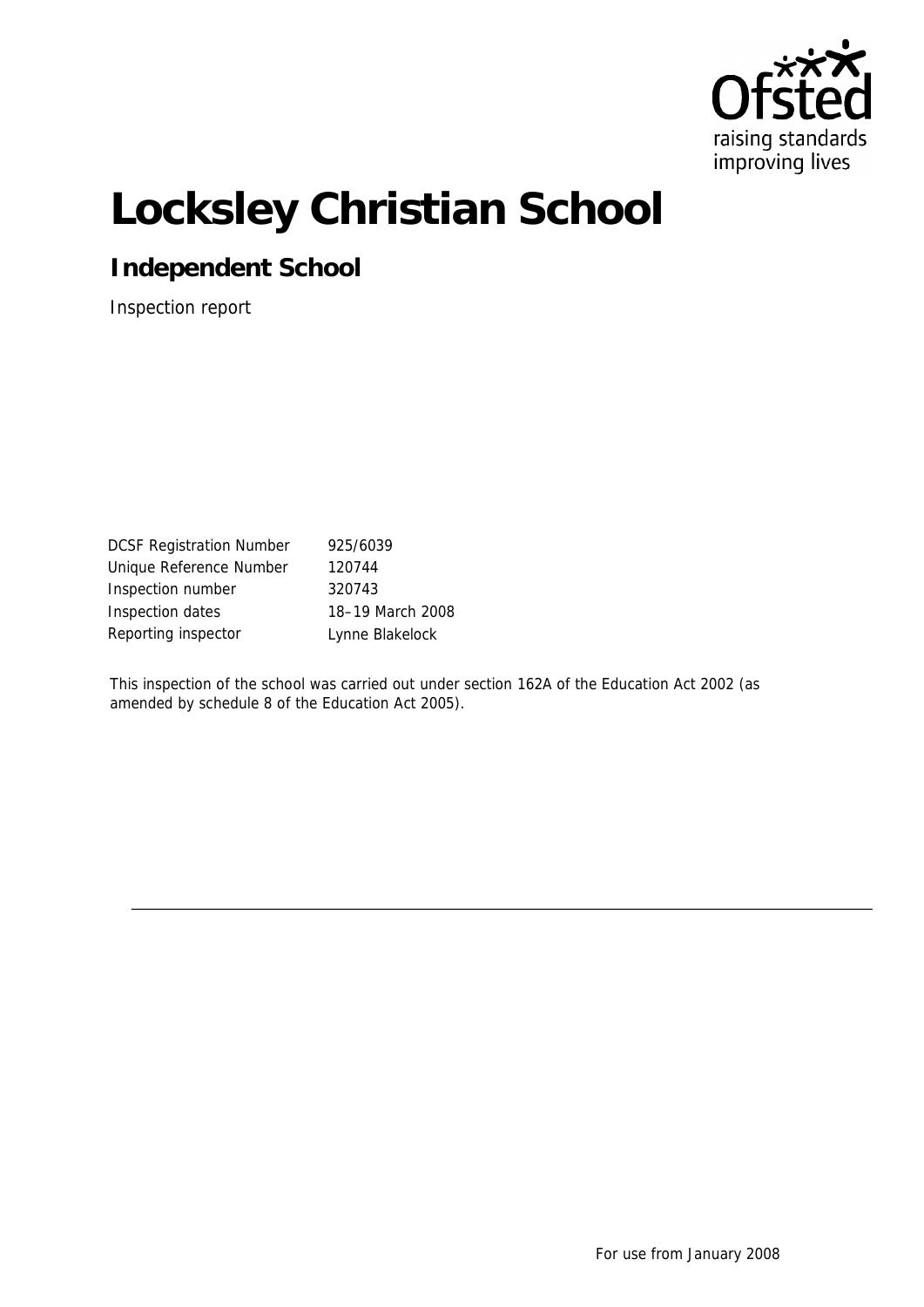This document may be reproduced in whole or in part for non-commercial educational purposes, provided that the information quoted is reproduced without adaptation and the source and date of publication are stated.

Alexandra House 33 Kingsway London WC2B 6SE T 08456 404040

**www.ofsted.gov.uk**

© Crown Copyright 2008

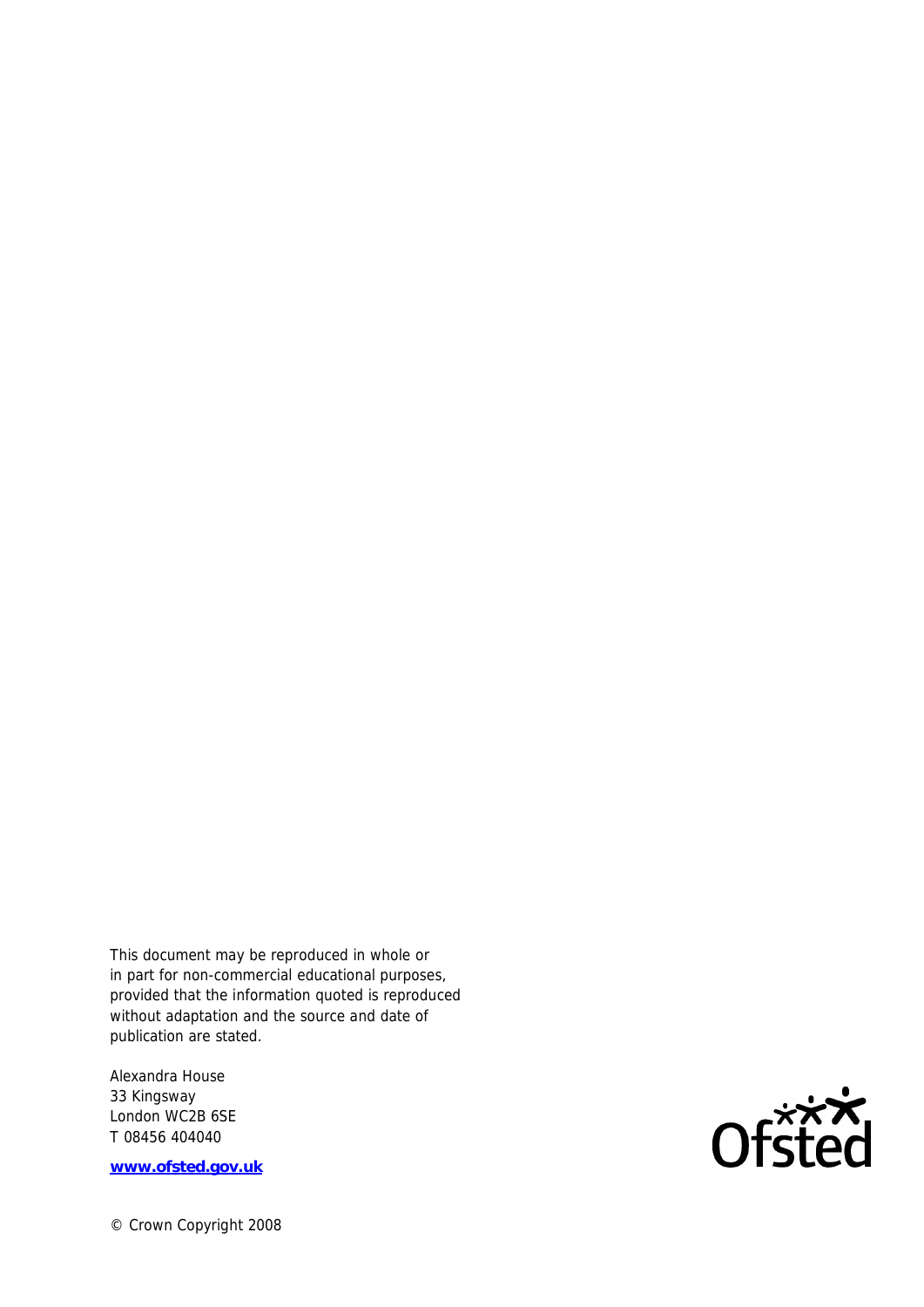

## **Purpose and scope of the inspection**

This inspection was carried out by Ofsted under section 162A of the Education Act 2002, as amended by schedule 8 of the Education Act 2005, in order to advise the Secretary of State for Children, Schools and Families about the school's suitability for continued registration as an independent school.

## **Information about the school**

Locksley Christian School is an independent day school situated in a rural area of Lincolnshire. It was founded in 1992 as a registered charitable trust and serves pupils from a wide area of the county. The school is housed in three blocks, originally owned by the RAF. It is registered for 110 pupils between the ages of 3 and 19, although 46 pupils between the ages of 5 and 19 are presently on roll. There is a wide spread of ability, and nine pupils have a statement of special educational need. Both Lincolnshire and North East Lincolnshire County Councils place pupils at the school, which aims to provide an education that meets the needs of each individual child, spiritually, academically, emotionally and physically, in a peaceful and loving environment and on a foundation of Biblical faith and character. It strives for excellence, integrity and finding wholeness. The school follows the Accelerated Christian Education (ACE) curriculum. It was awarded 'Model School Status' in November 2007 by Christian Education Europe in recognition of sustained performance against model school criteria. It has also achieved the Investors in People award. This is the school's first published inspection report.

## **Evaluation of the school**

Locksley Christian School provides a good quality of education. Pupils make good progress and the quality of care is outstanding, underpinned by an ethos which values them all and which promotes their outstanding spiritual, moral, social and cultural development. The school meets all but one of the necessary requirements in its procedures and practices. The curriculum is good, and provision has improved since the last inspection.

#### **Quality of education**

The curriculum is good. It is planned and organised well and is reviewed regularly by senior management. Its major strength is in its effectiveness in meeting the needs of the disparate abilities, needs and age range of the pupils that it serves. Thus, every morning, pupils of all ages study six key subjects through individual programmes of learning, moving on at their own pace. A good emphasis on, and effective provision of, for example, English, mathematics, science and information and communication technology (ICT) throughout the school each morning, results in pupils developing a good skills base. The core curriculum and the expanded curriculum, which are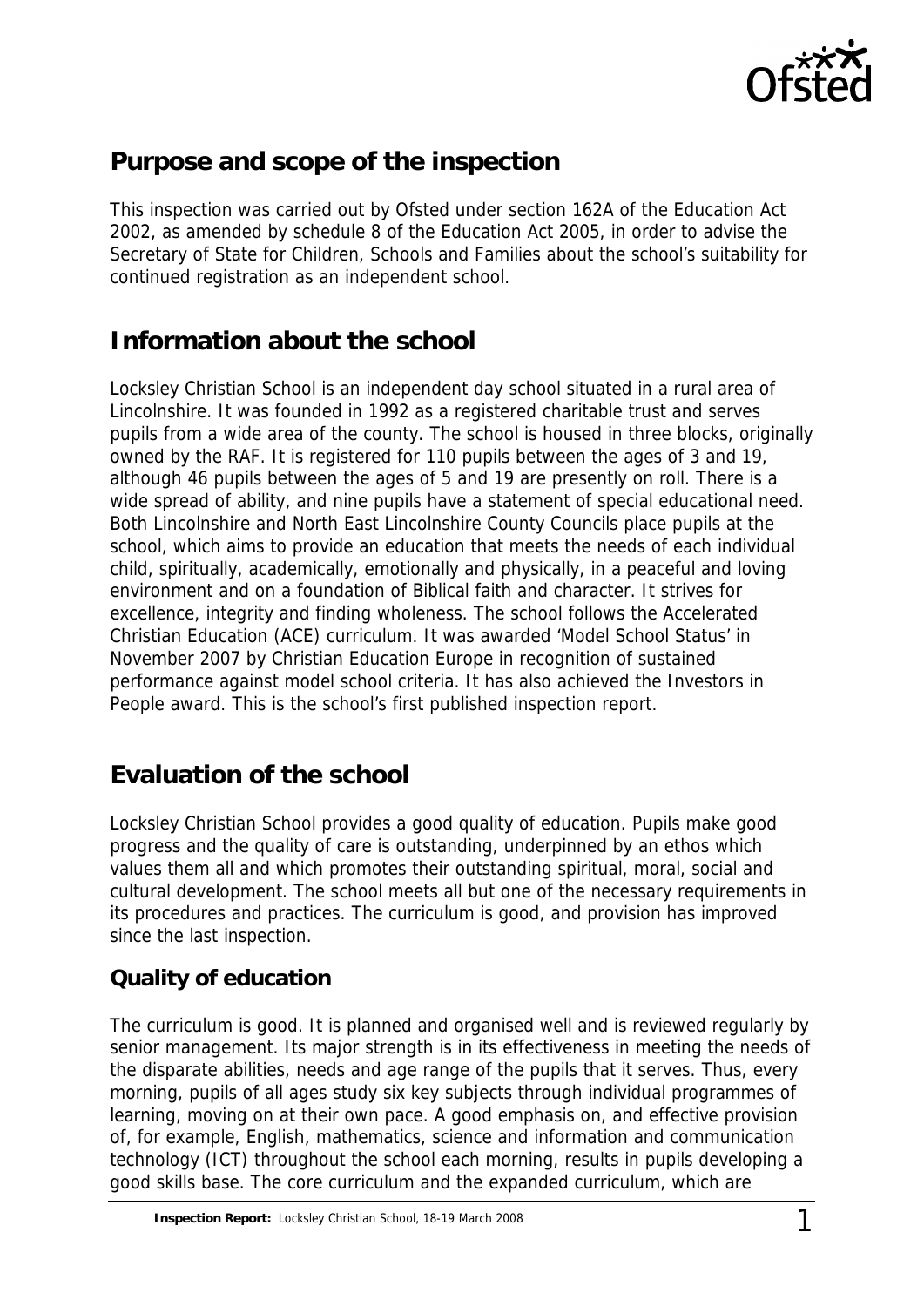

organised into learning groups for each key stage, comply with national guidelines by incorporating National Curriculum schemes into the ACE programme. Biblical teachings, which form the cornerstone of all of the school's work, are reflected very appropriately in the curriculum and permeate daily school life. Regular and planned coverage of a range of other subjects occur every afternoon as part of the expanded curriculum. This ensures a wide range of learning experiences, including creative and practical subjects, which have Biblical histories and moralities interwoven. Particular aspects of Biblical teaching, such as New Testament Survey and Successful Living in Key Stage 4, are taught discretely.

The subjects taught, which differ in some key stages, reflect the wide-ranging curriculum. For example, word building and phonics are in place for pupils in Key Stages 1 and 2. In Key Stage 4, the curriculum provides a wide range of learning options, including work experience and citizenship, to prepare pupils more broadly for the outside world. The school works hard to cater for the aspirations of its pupils. Opportunities are created for older pupils to take one day courses at a local further education college, with, for example, a number completing first aid and food hygiene courses successfully.

The whole-school curriculum is planned well with good forward planning to ensure a progression of pupils' learning. Schemes of work, however, vary in the detail they offer. All subject planning shows learning objectives, activities and outcomes, but monitoring and evaluation of learning in the expanded curriculum are less well developed. Pupils of all abilities are catered for well. Those with learning levels and styles which do not fit the standard curriculum have a separate learning programme, which motivates and encourages them because it is tailored to their individual needs. A number work towards 'Skills for Life' and basic skills qualifications and are well provided for in the practical learning centre. Individual learning plans address their specific needs to quicken their progress. More able pupils are also provided for very appropriately within the learning centre core curriculum and through extra-curricular activities which allow pupils to develop their gifts and talents.

Pupils are well informed and are prepared for adult life by a wide-ranging personal, social and health education and citizenship programme. After-school learning opportunities are quite limited but enrichment opportunities are varied and include dance club and outward bound courses as well as residential visits in this country and abroad. In particular, older pupils have opportunities to attend an annual convention and compete to gain awards in art, drama, music and sport.

The quality of teaching and assessment is good. Pupils' standards vary according to their starting points but many achieve above average levels in the International Certificate of Christian Education examinations. Results throughout the school demonstrate pupils' good progress. This is aided by teachers' focused and constant support for every pupil and by independent learning, both of which are fundamental to the school's aims. Knowledgeable teachers encourage and motivate pupils, helping them to believe in themselves. The result is pupils brimming with confidence and a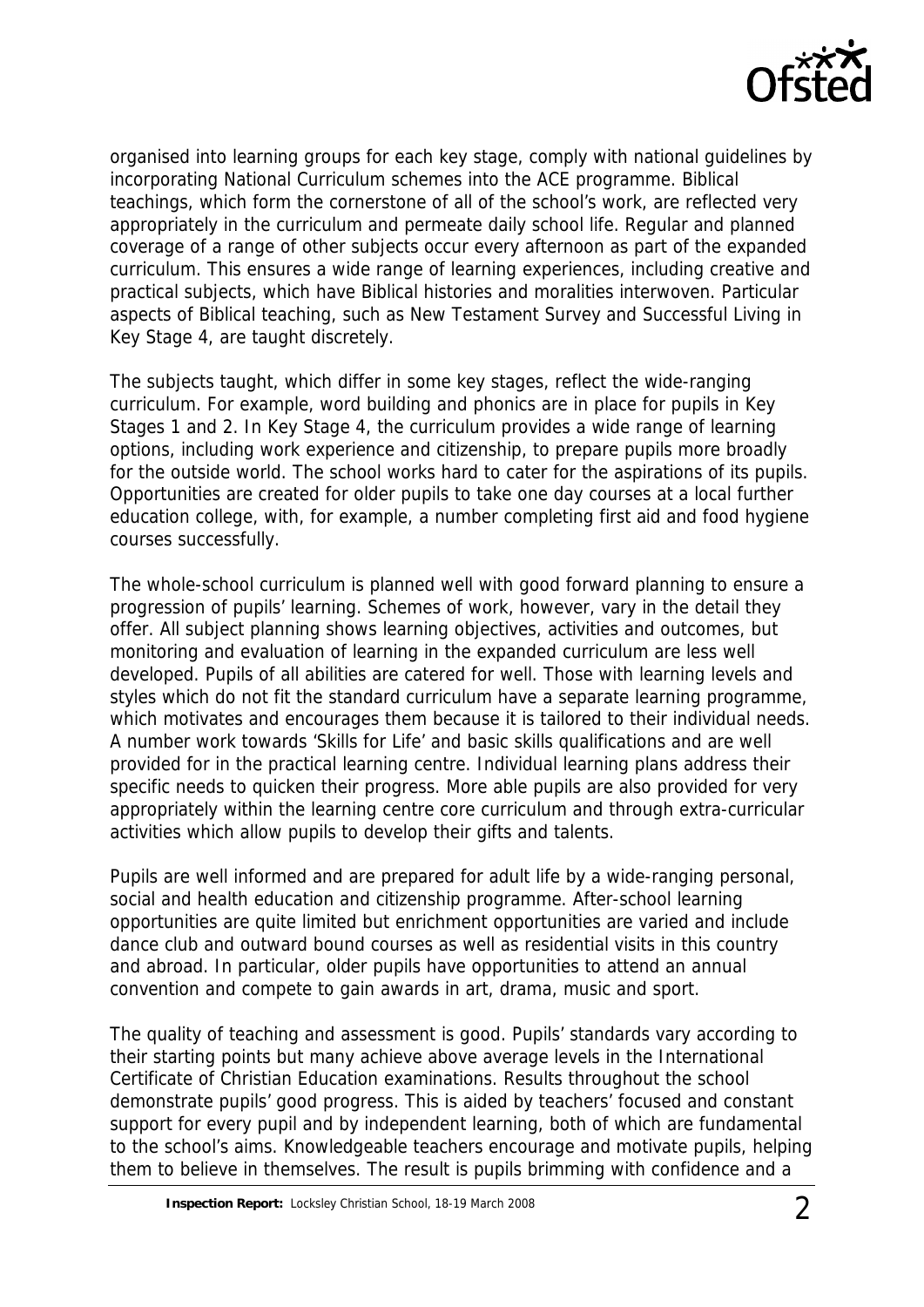

desire to achieve the best that they can. Lesson plans generally show a wide variety of activities to match pupils' needs and experiences. The development of pupils' speaking and listening skills is prominent in many lessons and promotes important personal development skills. The youngest pupils speak confidently in front of the class, as seen in a very effective oral reporting lesson in Key Stages 1 and 2. Differentiated tasks are provided for all pupils in the morning activities but tasks are sometimes too general in the afternoon to meet closely the learning needs of all pupils.

Assessment is built into learning, with consistent practices running through the school in the morning programme. From pupils' entry, an accurate diagnosis of their levels is reflected in a programme of learning that matches closely their needs. Pupils are given responsibility for setting their own targets and this motivates them because it gives them ownership of their learning. Recording of interim test scores and of regular learning ensure that both gaps in pupils' learning and any specific difficulties are addressed, with the headteacher monitoring progress very regularly. Marking of the expanded curriculum varies and is often too brief. However, some marking, particularly for older pupils, tells them in detail of their achievements and how to improve. Peer marking is established at this level and allows pupils to develop further their evaluative skills.

#### **Spiritual, moral, social and cultural development of the pupils**

The school's provision for pupils' spiritual, moral, social and cultural development is outstanding. This is a very happy school, which pupils are proud and happy to attend. Daily assemblies encourage a real sense of community and embed the Christian values by which the school lives and works. For example, the Biblical teachings of 'love your neighbour' encourage pupils to help and support each other and the local community. This is seen in themed weeks when pupils offer random acts of kindness, but particularly in the everyday life of the school. Community activities appear to have won the hearts and minds of the villagers, with school representatives, for example, sitting on the local youth forum. At the same time staff prepare pupils particularly well for adult life, giving them chances from the time they start at the school to use their initiative and encouraging them to take responsibility for their choices and behaviour. This assists both their personal development and their future economic well-being. Clear boundaries are set by the school which encourage pupils' security, enjoyment and happiness. Members of staff support pupils very well to develop their characters and to understand the principles by which they should live. Their behaviour is good and they are proud to receive 'privilege' status for a wide range of achievements. Their attendance is good. A programme of citizenship runs through the school in various guises to ensure that pupils understand about British institutions and the law. Regular projects address other faiths so that pupils have knowledge and respect for other religions and cultures. This includes mission trips to Africa by some older pupils and by fund-raising for an Indian orphanage.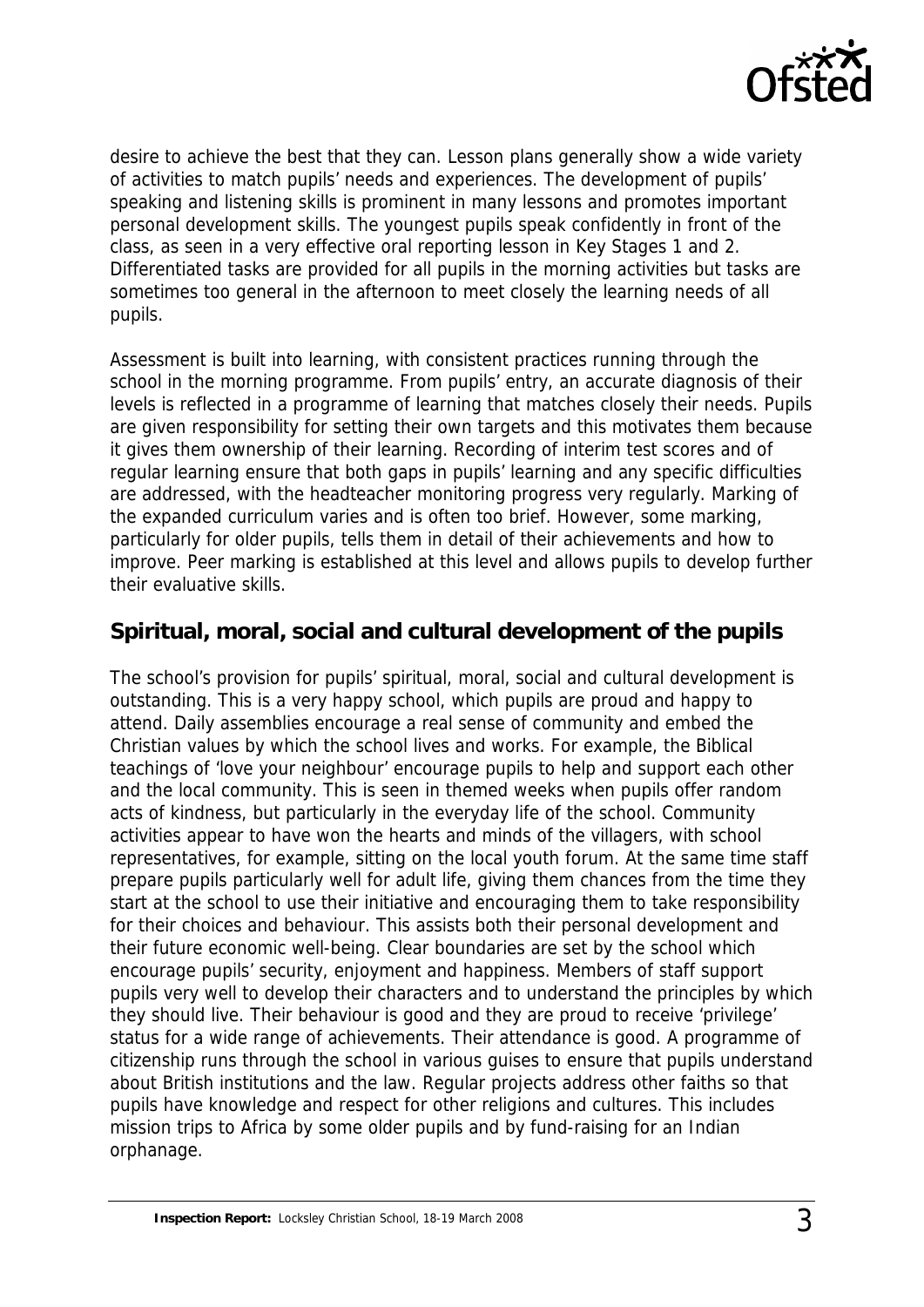

### **Welfare, health and safety of the pupils**

Arrangements for the welfare and support of pupils are outstanding and reflect the importance that the headteacher and staff place on this. Pupils' well-being is paramount. All policies and risk assessments are reviewed regularly to ensure that pupils feel safe and secure, both in school and off-site visits. Such care is strengthened by a personal, social and health education programme which deals very effectively with a wide range of issues. This includes great encouragement to adopt healthy lifestyles which is reflected in pupils' well-balanced lunchbox choices and their enthusiasm to take exercise. The school has a trained child protection officer and the required safeguarding policies and practices are in place. The school has a three-year plan which complies with the Disability Discrimination Act 2002.

#### **Suitability of the proprietor and staff**

The school has well-established and good procedures in place for undertaking checks on new staff to confirm their suitability to work with children. These include medical fitness checks on prospective staff. A single central register is maintained as required.

#### **School's premises and accommodation**

The school meets all the regulations. The accommodation is good and creates an effective, clean and safe learning environment. This includes specialist teaching areas in science, ICT and art. Physical education is provided in a nearby gymnasium on a weekly basis. Learning centres are large and equipped well with individual work stations. Displays around the school and in classrooms are attractive and encourage learning. Whilst facilities for sick or injured pupils are satisfactory, these are presently being improved so that a wash basin is in the same room as a bed. A hard surface area and grassed recreational area provide appropriate outdoor play and social areas.

#### **Provision of information for parents, carers and others**

All of the regulations are met except one. The school does not provide parents with the details of pupils' performance, including the results of any public examinations, during the previous school year. Otherwise, the prospectus is up-to-date and contains helpful information. Parents who responded to the pre-inspection questionnaire feel well informed about their children's progress through thrice-yearly reports home.

#### **Procedures for handling complaints**

The school meets all of the regulations.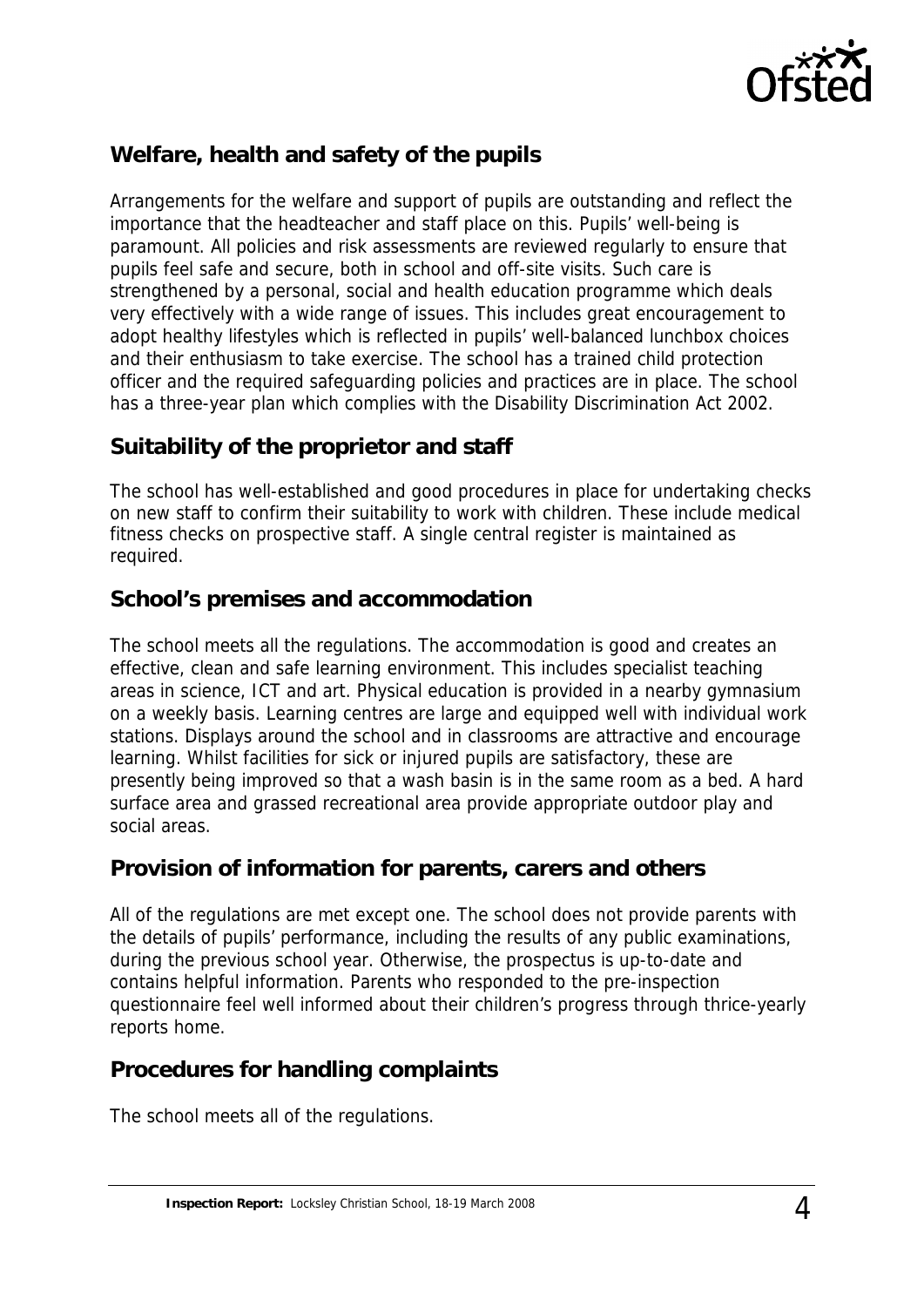

## **Compliance with regulatory requirements**

The school meets all of the Education (Independent School Standards) (England) Regulations 2003 as amended January 2005, with the exception of those listed below.

The school does not meet all requirements in respect of the provision of information for parents, carers and others (standard 6) and must:

 provide particulars of academic performance during the preceding school year, including the results of any public examinations (paragraph 6(2)(i)).

## **What the school could do to improve further**

While not required by the regulations, the school might wish to consider the following points for development:

- develop further the assessment of pupils' work in the expanded subjects
- ensure sufficient emphasis on monitoring and evaluation in all subject plans, including those for the expanded curriculum.